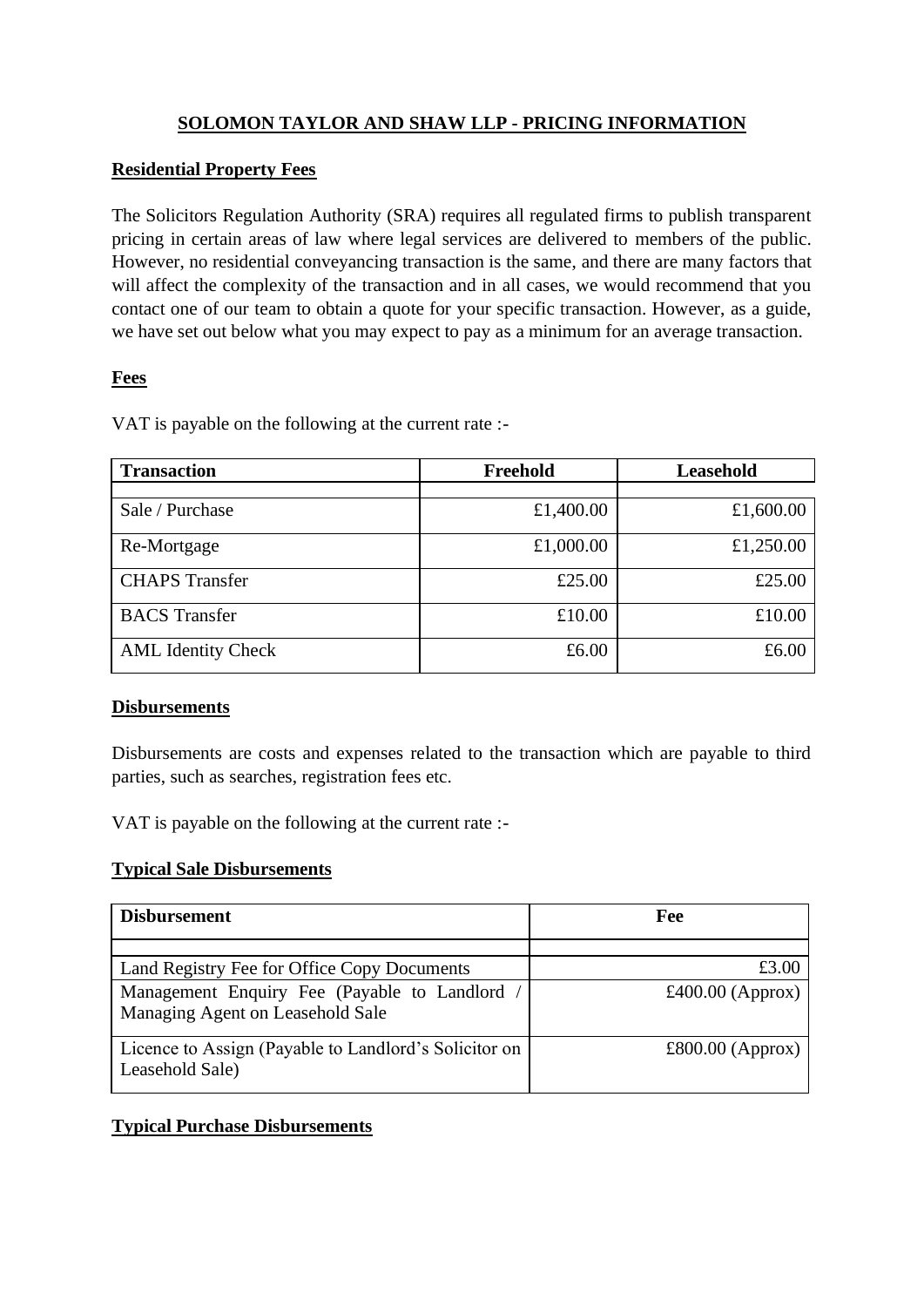| <b>Disbursements</b>                              | Fee                           |  |
|---------------------------------------------------|-------------------------------|--|
|                                                   |                               |  |
| <b>Search Fees</b>                                | £600.00 (Approx)              |  |
| Land Registry Priority Search Fee                 | £3.00                         |  |
| Bankruptcy Search Fee (per person)                | £2.00                         |  |
| Land Registry Fee (Dependent upon purchase price) | Scale from £20.00 - £1,105.00 |  |
| Landlords Registration Fee (Leasehold Purchase)   | Minimum $£50.00 + VAT$ per    |  |
|                                                   | Notice where applicable       |  |

# **Stamp Duty Land Tax**

SDLT (or LTT in Wales) is calculated based upon several factors including the value of the property and circumstances personal to you. You may calculate your SDLT or LTT liability by using the online calculators provided by HM Revenue and Customs and the Welsh Revenue Authority.

<https://www.tax.service.gov.uk/calculate-stamp-duty-land-tax/#/intro> <https://beta.gov.wales/land-transaction-tax-calculator>

For Re-mortgages disbursements are similar to those on a purchase depending on the instructions from the Lender.

#### **Typical Timescales**

The timescale for each transaction will depend on a number of factors but, as a guide, an average residential property sale takes between 8-12 weeks to complete. If you are in a chain, your exchange and completion is likely to be dependant upon all of the parties in that chain.

### **What Our Fees Include**

### **On a typical sale, our fees include :-**

- Taking instructions from you and verifying your identity and address to undertake the usual AML Checks.
- Obtaining Title documents from the Land Registry including any lease and filed documents.
- Drafting the contract for the sale.
- Preparing the protocol enquiry forms with you.
- Applying to the Landlord or Managing Agents for management information in respect of a leasehold property.
- Responding to enquiries raised by the buyer's solicitor.
- Advice and correspondence throughout with yourselves, the estate agent's and the Landlord / Managing Agents.
- Exchanging contracts.
- Agreeing the Transfer Deed with the buyer's solicitor.
- Obtaining a mortgage redemption statement from the mortgage lender (if any).
- Preparing a completion statement.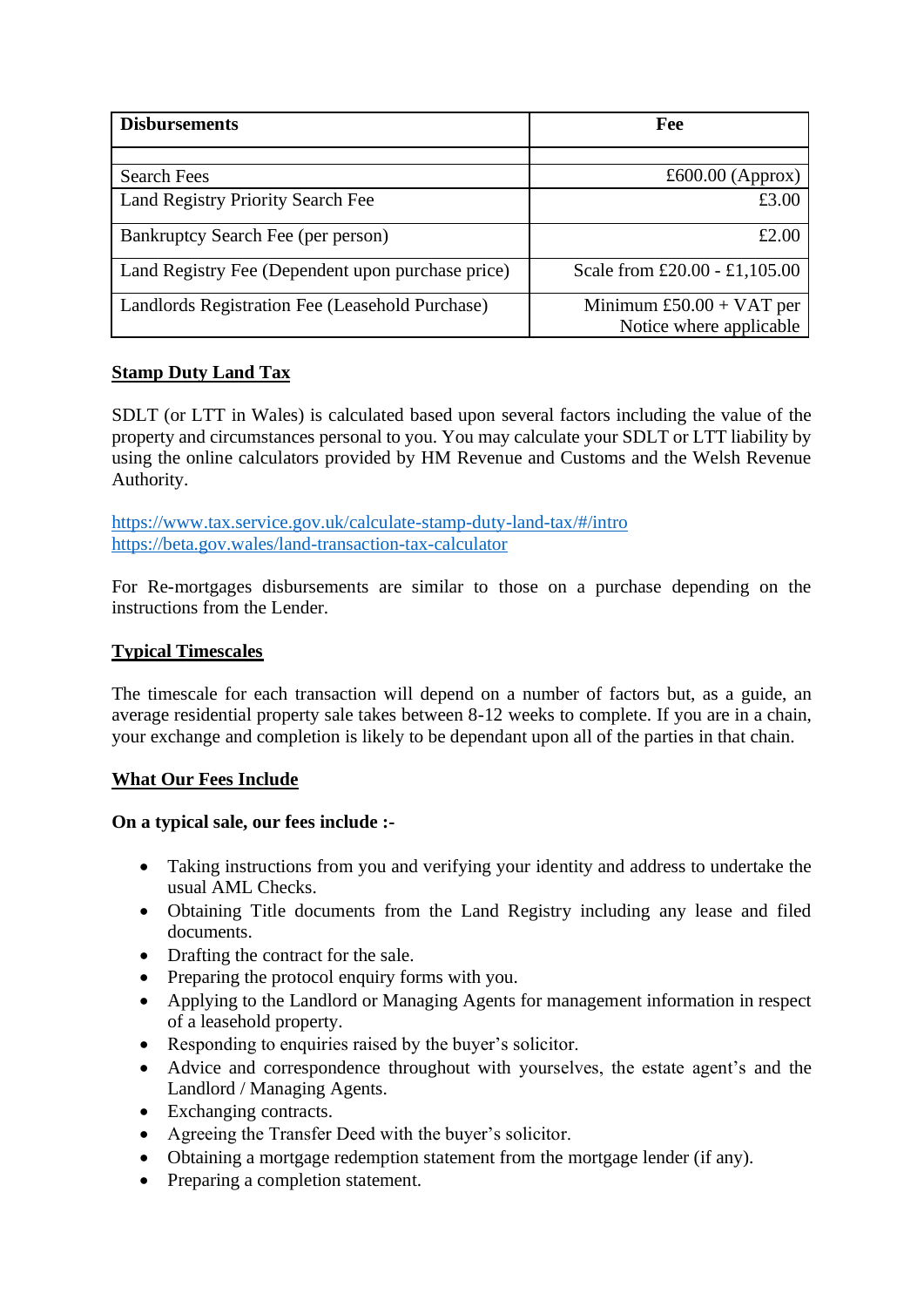- Dealing with completion of the sale.
- Dealing with the redemption of the mortgage (if any).
- Transferring the net sale proceeds to you.

### **On a Typical Purchase, our fees include :-**

- Taking instructions from you and verifying your identity and address, the source of your wealth and the source of funds for the transaction, undertaking the usual AML Checks.
- Correspondence throughout with the seller's solicitor.
- Reviewing and approving the contract for the purchase.
- Investigating the seller's title to the property including the lease, if any, and raising enquiries.
- Undertaking searches including, Local Authority, Drainage & Water, Environmental, Chancel Check and Planning Searches and reviewing the results.
- Reviewing the replies to the standard property information forms and raising additional enquiries where appropriate.
- Reviewing the management information in respect of any leasehold transaction.
- Review of the mortgage offer and complying with the lender's instructions (if applicable).
- Drafting a Report on Title to you.
- Arranging for you to sign the contract.
- Dealing with exchange of contracts.
- Undertaking pre-completion searches.
- Preparing a completion statement to confirm the balance required to complete.
- Submitting Certificate of Title to the mortgage lender (if applicable).
- Drafting the Transfer Deed.
- Dealing with completion of the purchase.
- Arranging for payment of the SLDT and submission of the Stamp Duty Land Tax return to HM Revenue and Customs.
- Registering the transfer of the property and the mortgage, is applicable, at the Land Registry.
- Registering your ownership of the property with the Landlord (if applicable).

### **Examples of factors that may affect the fees**

As indicated above, there is no typical residential property transaction. A number of factors may affect the fees payable for the transaction including :-

- The value of the property.
- A newbuild / off-plan purchase.
- Purchase of unregistered land.
- Shared Ownership / Help-To-Buy.
- Purchase or sale of an auction property.
- Right to Buy.
- Repossession purchase.
- Where separate solicitors are appointed to act for your mortgage lender.
- A Lease Extension is required.